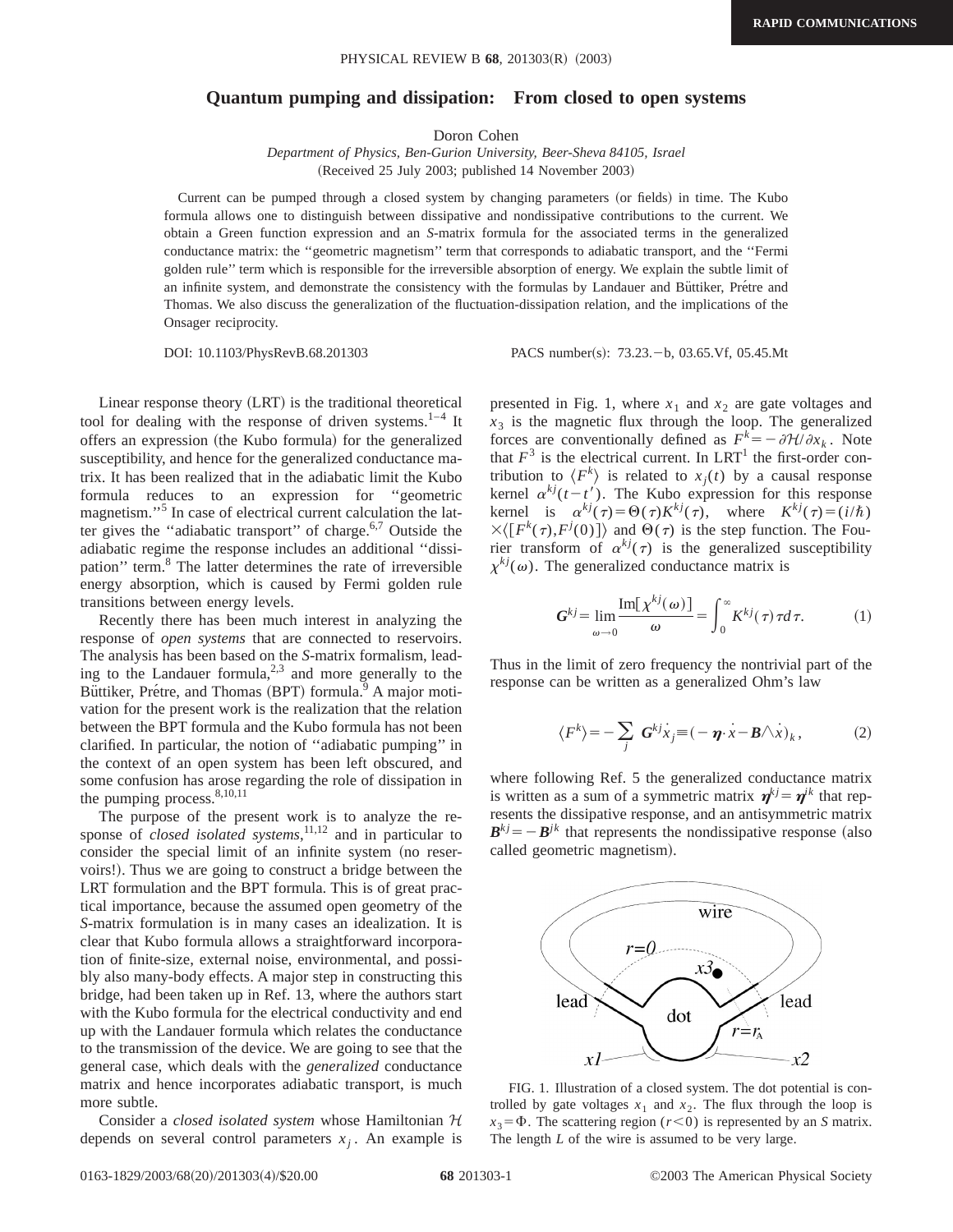**DORON COHEN PHYSICAL REVIEW B 68**, 201303(R) (2003)

For a device as in Fig. 1, and zero-temperature occupation of noninteracting (spinless) fermions, we find below that the dissipative part of the response is

$$
\boldsymbol{\eta}^{kj} = \frac{\hbar}{\pi} \text{tr} [F^k \text{Im}[\mathbf{G}^+] F^j \text{Im}[\mathbf{G}^+]] \tag{3}
$$

$$
= \frac{\hbar}{4\pi} \text{tr} \bigg[ \frac{\partial S^{\dagger}}{\partial x_i} \frac{\partial S}{\partial x_j} \bigg],\tag{4}
$$

where  $G^{\pm} = 1/(E - \mathcal{H} \pm i0)$  are Green functions of the corresponding open system, and Im $\lceil G^+ \rceil = -i(1/2)(G^+ - G^-)$ . For the nondissipative part of the response we find

$$
\mathbf{B}^{kj} = -\frac{i\hbar}{2\pi} \text{tr} \left[ F^k (\mathsf{G}^+ + \mathsf{G}^-) F^j \text{Im}[\mathsf{G}^+] \right] \tag{5}
$$

$$
= \frac{e}{4\pi i} \text{tr} \left[ P_{\text{A}} \left( \frac{\partial S}{\partial x_j} S^{\dagger} - \frac{\partial S^{\dagger}}{\partial x_j} S \right) \right] + \boldsymbol{B}_{\text{intrf}}^{3j}, \tag{6}
$$

where the second equality holds for  $k=3$ , and allows the determination of the electrical current  $\langle F^3 \rangle$  via a specified lead A. The last term is defined in Eq.  $(26)$ . The projector  $P_A$ restricts the trace operation to be over the specified lead channels. In the absence of magnetic field the remaining component is  $B^{12}=0$ , while  $\eta^{31}=\eta^{32}=0$  as expected from the Onsager reciprocity relations (see last paragraph). Disregarding the last term in Eq.  $(6)$ , the sum of Eqs.  $(6)$  and  $(4)$ for  $k=3$  coincides with the BPT formula, which can be written in our notations as

$$
G^{3j} = \frac{e}{2\pi i} \text{tr} \left( P_{\mathbf{A}} \frac{\partial S}{\partial x_j} S^{\dagger} \right) \quad \text{[BPT]}.
$$
 (7)

We show later that this reduces for  $j=3$  to the Landauer formula which relates the electrical conductance  $G^{33}$  to the transmission of the device.

Below we explain how to derive the expressions for  $\eta^{kj}$ and  $B^{kj}$  starting from the Kubo formula Eq. (1). Later we discuss further physical implications of our results. Assuming zero-temperature Fermi occupation up to energy  $E_F$ , standard textbook procedure $1-4$  leads to

$$
\boldsymbol{\eta}^{kj}|_{\Gamma} = \pi \hbar \sum_{n,m} F_{nm}^k \overline{\delta(E_F - E_m)} F_{mn}^j \overline{\delta(E_F - E_n)}, \qquad (8)
$$

where the overline indicates that the  $\delta$  functions are smeared. If the system were not isolated, the "broadening"  $\Gamma$  of the energy levels would be determined by the interaction with the external environment.4 But we assume a closed *isolated* system. Still we argue<sup>8</sup> that in case of a quantized *chaotic* system the levels acquire an effective width  $\Gamma$  $= ((\hbar \sigma_F / \Delta^2)|\dot{x}|)^{2/3}\Delta$ , where  $\Delta$  is the mean level spacing, and  $\sigma_F$  is the root-mean-square value of the near-diagonal matrix elements (see remark<sup>14</sup>). Therefore we find two possibilities: In the adiabatic regime ( $\Gamma \ll \Delta$ ) the dissipative conductance is zero ( $\eta=0$ ), while in the nonadiabatic regime  $(\Gamma > \Delta)$  the dissipative conductance acquires a well-defined finite value, which is *not* sensitive to  $\Gamma$ , and can be calculated using Eq. (3). A similar claim holds regarding  $B^{kj}$ , but the details are much more subtle. We start with the standard  $expression<sup>5,11</sup>$ 

$$
\boldsymbol{B}^{kj}|_{\Gamma=0} = 2\hbar \sum_{n} f(E_{n}) \sum_{m(\neq n)} \frac{\text{Im}[F_{nm}^{k} F_{mn}^{j}]}{(E_{m} - E_{n})^{2}}, \qquad (9)
$$

where  $f(E)$  is the Fermi occupation function (later we take the limit of zero temperature). Incorporating  $\Gamma$ , and exploiting the antisymmetry of the numerator with respect to  $n \Leftrightarrow m$ interchange we get

$$
\mathbf{B}^{kj}|_{\Gamma} = \sum_{n,m} \frac{-i\hbar F_{nm}^k F_{mn}^j}{(E_m - E_n)^2 + (\Gamma/2)^2} (f(E_n) - f(E_m)). \tag{10}
$$

The numerator, on an average, depends mainly on the difference  $r=m-n$ , and it is nonnegligible within a bandwidth  $|E_m-E_n|<\Delta_b$ . We further discuss the bandwidth issue in the next paragraph, and explain that in the limit of a very long wire  $\Delta \ll \Gamma \ll \Delta_h$ . This means that in this limit  $\Gamma$  serves like the infinitesimal *i*0 in the definition of the Green functions  $G^{\pm}$ . Consequently, the sum in Eq. (10), which is of the form  $\Sigma_{n,m}g(n-m)(f(E_n)-f(E_m))=\Sigma_r rg(r)$ , leads after some straightforward algebra to Eq.  $(5)$ .

Formally there is an optional derivation that leads to Eqs. (3) and (5). The kernel  $K^{ij}(\tau)$  is related to the symmetrized correlation function  $C^{ij}(\tau) = \left(\frac{1}{2} \left[F^i(\tau) F^j(0)\right]\right)$  $+F^{j}(0)F^{i}(\tau)$ . The quantum-mechanical derivation of this subtle relation is discussed in Appendix D of Ref. 11. If we use this relation we get from Eq.  $(1)$  an extremely simple (and useful) result

$$
G^{kj} = \frac{1}{\Delta} \int_0^\infty C^{kj}(\tau) d\tau,
$$
\n(11)

which can be regarded as the generalization of the *fluctuation dissipation relation*. The fluctuations are described by  $\tilde{C}^{kj}(\omega)$  which is defined as the Fourier transform of  $C^{ij}(\tau)$ . It follows from this definition that

$$
\widetilde{C}^{kj}(\omega) = \frac{2\pi\hbar}{\Delta} \overline{F_{nm}^k F_{mn}^j} \bigg|_{E_n - E_m \approx \hbar \omega}.
$$
 (12)

For the device of Fig. 1 the mean level spacing is  $\Delta \propto 1/L$ , where  $L$  is the length of the wire. The above relation implies that the bandwidth of the *mn* matrix is  $\Delta_b \sim \hbar / \tau_{cl}$ , where the classical correlation time  $\tau_{cl}$  is determined by the chaotic motion inside the dot. It is also clear that  $\tilde{C}^{ij}(\omega) \propto 1/L$ , and therefore  $\sigma_F^2 \propto (1/L)^2$ . Hence we get that  $\Gamma \propto (1/L)^{1/3}$ , implying that the limit  $L \rightarrow \infty$  (keeping constant Fermi energy) is nonadiabatic, and that  $\Delta \ll \Gamma \ll \Delta_b$ . Assuming for simplicity that there is no magnetic field, one easily derives the expressions

$$
G^{33} = \frac{1}{2\Delta}\tilde{C}^{33}(\omega \sim 0),\tag{13}
$$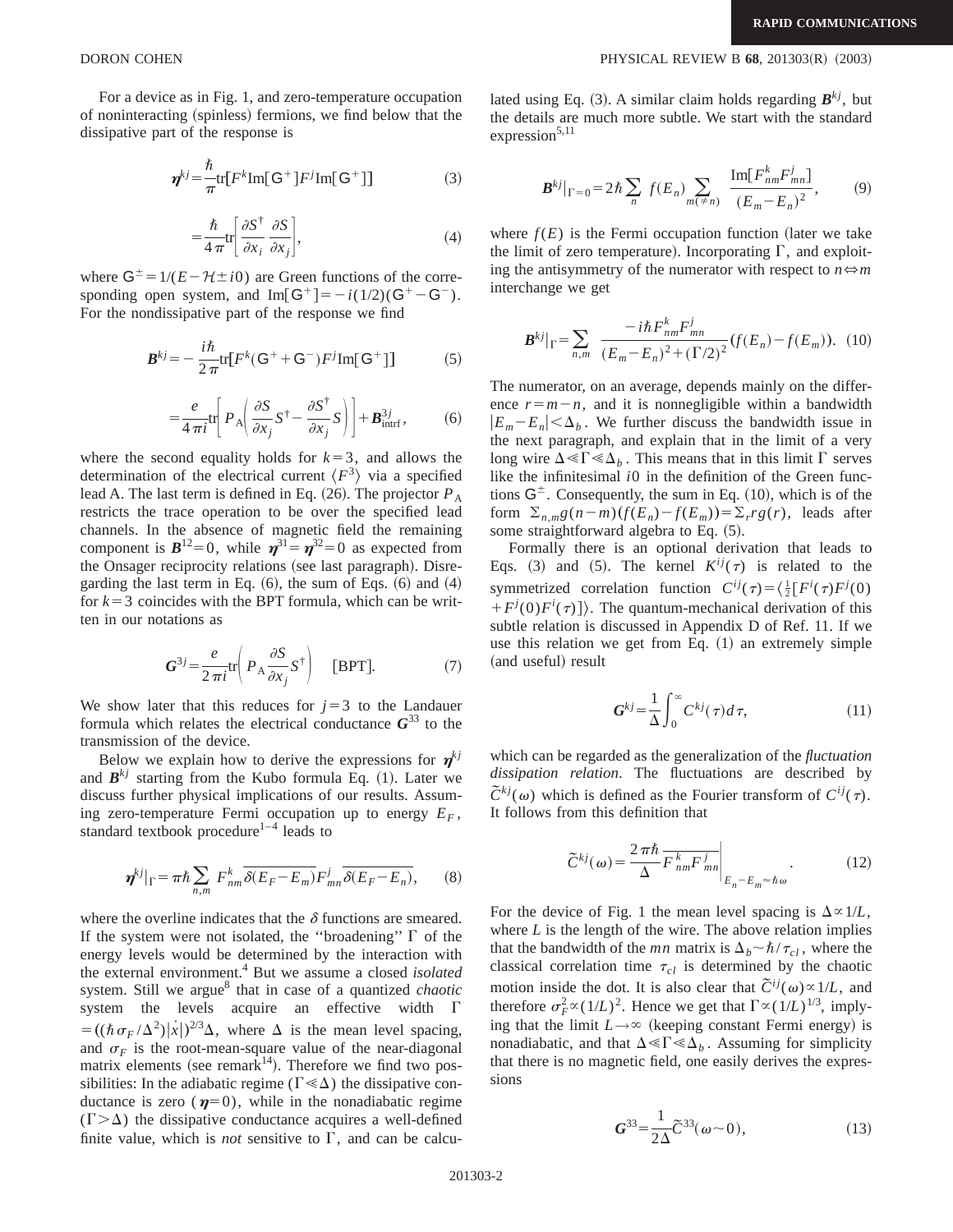QUANTUM PUMPING AND DISSIPATION: FROM . . . PHYSICAL REVIEW B **68**, 201303~R! ~2003!

$$
G^{3j} = \frac{1}{\Delta} \int_{-\infty}^{\infty} 2 \left[ \frac{\tilde{C}^{3j}(\omega)}{\omega} \right] \frac{d\omega}{2\pi} \quad \text{for } j = 1, 2,
$$
 (14)

which are equivalent to those obtained in the preceding paragraph. Note that  $C^{3j}(\tau)$  with  $j=1,2$  is antisymmetric with respect to  $\tau$ , and therefore  $-i\tilde{C}^{3j}(\omega)/\omega$  is a real symmetric function.

We turn back to the formal derivation. We want to get exact expressions for the elements of the conductance matrix, for the device of Fig. 1, in the nonadiabatic limit of large *L*. The location of the particle is specified by *r*  $=$  (r,*s*), where r is the coordinate along the ring and *s* is a transverse coordinate. Optionally we can specify the location along a lead using a radial coordinate *r*, while the surface coordinate *s* distinguishes different points that have the same *r*. We shall refer to  $r=0$  as the boundary of the scattering region. The channel basis is defined as  $\langle r,s|a,r\rangle = \chi_a(s)\delta(r)$  $-r_a(r)$ , where *a* is the channel index. The wave function in the lead regions can be expanded as follows:

$$
|\Psi\rangle = \sum_{a,r} (C_{a,+}e^{ik_a r} + C_{a,-}e^{-ik_a r})|a,r\rangle.
$$
 (15)

Following<sup>3</sup> we define an operator which can be identified with the imaginary part of the self-energy of the interaction of the dot with the leads

$$
\hat{\Gamma} = \sum_{a} |a,0\rangle \hbar v_{a} \langle a,0| = \delta(r) \otimes \sum_{a} |a\rangle \hbar v_{a} \langle a|, \quad (16)
$$

where  $v_a = (\hbar k_a / \text{mass})$  is the velocity in channel *a*. The matrix elements of the second term in Eq.  $(16)$  are

$$
\hat{\Gamma}(s,s') = \sum_{a} \chi_a(s) \hbar v_a \chi_a(s'). \tag{17}
$$

Using standard procedure [see Sec.  $(3.4)$  of Ref. 3] the Green function in the leads, inside the scattering region  $(r<0)$ , can be expressed using the *S* matrix

$$
G^{+}(r,s|0,s') = -i \sum_{a,b} \chi_b(s) \frac{1}{\sqrt{\hbar v_b}}
$$

$$
\times (e^{-ikr} + Se^{ikr})_{ba} \frac{1}{\sqrt{\hbar v_a}} \chi_a(s'), \quad (18)
$$

where  $k = \text{diag}\{k_a\}$  is a diagonal matrix. Now we are fully equipped to convert Eq. (3) into an *S*-matrix expression. Using the identities  $[for Eq. (19)$  below see Ref. 3 $]$ 

Im[G<sup>+</sup>]=
$$
-\frac{1}{2}
$$
G<sup>+</sup> $\hat{\Gamma}$ G<sup>-</sup>=- $\frac{1}{2}$ G<sup>-</sup> $\hat{\Gamma}$ G<sup>+</sup>, (19)

$$
\frac{\partial \mathsf{G}^{\pm}}{\partial x_j} = -\mathsf{G}^{\pm} F^j \mathsf{G}^{\pm},\tag{20}
$$

we obtain

$$
\boldsymbol{\eta}^{kj} = \frac{\hbar}{4\pi} \text{tr} \bigg[ \frac{\partial \mathsf{G}^+}{\partial x_j} \hat{\Gamma} \frac{\partial \mathsf{G}^-}{\partial x_j} \hat{\Gamma} \bigg]. \tag{21}
$$

Using the definition of  $\hat{\Gamma}$  and Eq. (18) we get Eq. (4).

The derivation of the *S*-matrix expression Eq. (6) for  $\mathbf{B}^{kj}$ is much more subtle, and requires a preliminary discussion of the definition of the current operator. Consider a ring geometry, and assume that the current is driven by the flux  $\Phi$ . In order to have a better defined model we should specify what is the vector potential  $A(r)$  along the ring. We can regard the values of  $A$  at different points in space as independent parameters (think of tight binding model). Their sum [meaning  $\oint \mathcal{A}(r) \cdot dr$ ] should be  $\Phi$ . So we have to know how  $\Phi$  is distributed along the ring. This is not just a matter of "gauge choice" because the electric field  $\mathcal{E}(r) = -\dot{\mathcal{A}}(r)$  is a gauge invariant quantity. The transformation  $A \rightarrow A$  $+\nabla \Lambda(r)$  for a time dependent field is not merely a gauge change. A gauge transformation of time dependent field requires a compensating replacement of the scalar potential, which is not the case here. So let us define a flux  $\Phi_A$  which is associated with a vector potential that is concentrated across a section  $r=r_A$  of a given lead. For the later derivation it is essential to assume that the section  $r=r_A$  is contained within the scattering region (see Fig. 1). The generalized force which is associated with  $\Phi_A$  is  $F^3 = I_A$ , the current through this section. Namely,

$$
I_A = -\frac{\partial \mathcal{H}}{\partial \Phi_A} = \frac{1}{2} e(v \,\delta(\mathbf{r} - \mathbf{r}_A) + \delta(\mathbf{r} - \mathbf{r}_A)v) \tag{22}
$$

$$
= (e/\hbar) \left[ \hat{\Gamma}_A P^+ - \hat{\Gamma}_A P^- \right], \tag{23}
$$

where  $\nu$  is the  $\mathbf r$  component of the velocity operator. The last equality involves new definitions. We define

$$
\hat{\Gamma}_A = \sum_{a \in A} |a, r_A \rangle \hbar v_a \langle a, r_A|.
$$
 (24)

We also define projectors  $P^+$  and  $P^-$  that project out of the lead wave function, Eq.  $(15)$ , the outgoing and the ingoing parts, respectively. These projectors commute with  $\hat{\Gamma}_A$ . Furthermore, note that  $P^+\overrightarrow{G}^+ = G^+$ ,  $P^-\overrightarrow{G}^+ = 0$ , and  $G^-P^ =0$ , and so forth. Using these extra identities one obtains the following expression:

$$
\boldsymbol{B}^{3j} = \frac{e}{4\pi i} \text{tr} \bigg[ \hat{\Gamma}_{A} \frac{\partial \mathsf{G}^{+}}{\partial x_{j}} \hat{\Gamma} \mathsf{G}^{-} - \hat{\Gamma}_{A} \frac{\partial \mathsf{G}^{-}}{\partial x_{j}} \hat{\Gamma} \mathsf{G}^{+} \bigg]. \tag{25}
$$

Using the definitions of  $\hat{\Gamma}$  and  $\hat{\Gamma}_A$ , together with Eq. (18), followed by a straightforward algebraic manipulation, one arrives at Eq.  $(6)$  with the additional term

$$
\mathbf{B}_{\text{intrf}}^{3j} = \frac{e}{2\pi} \text{Re} \bigg[ \text{tr} \bigg( P_{\text{A}} \frac{\partial S}{\partial x_j} e^{i2kr_{\text{A}}} \bigg) \bigg], \tag{26}
$$

where  $P_A$  is a projector that restrict the trace operation to the  $a \in A$  lead channels.

For the simple ring geometry of Fig. 1, we have a left lead  $(b \in B)$  and a right lead  $(a \in A)$  channels, and the *S* matrix can be written as